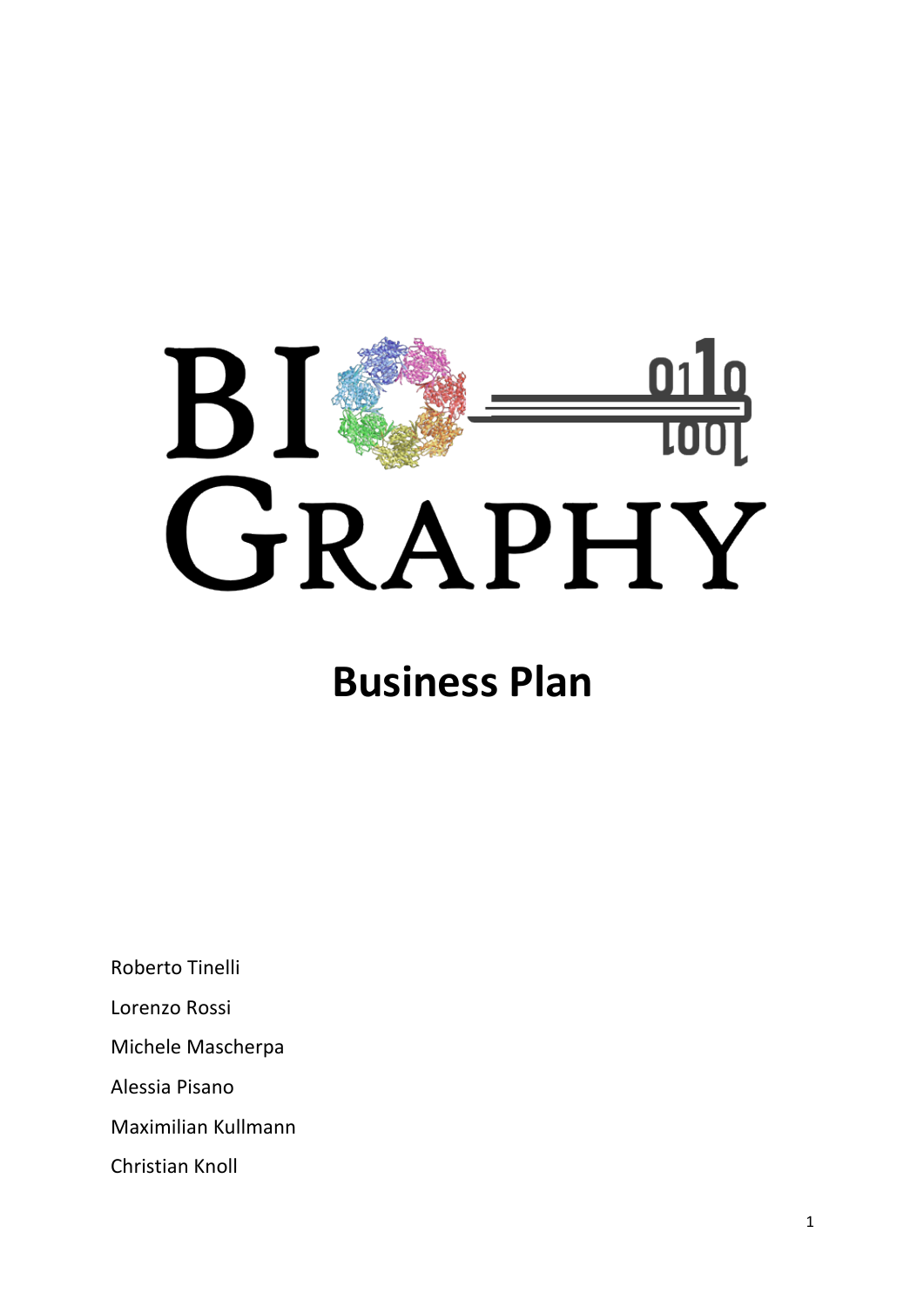## **Table of content**

- 1. Description of the Business Idea
- 2. Competitive Advantage
- 3. Need, Market and Competitors Analysis
	- 3.1 A Market Need
	- 3.2 The Encryption Market
	- 3.3 Competitors analysis
	- 3.4 Entry barriers
- 4. Business Model
- 5. MVP & Preliminary Feedbacks
- 6. Action Plan
- 7. Financials
	- 7.1 Cost Structure
	- 7.2 Revenue Structure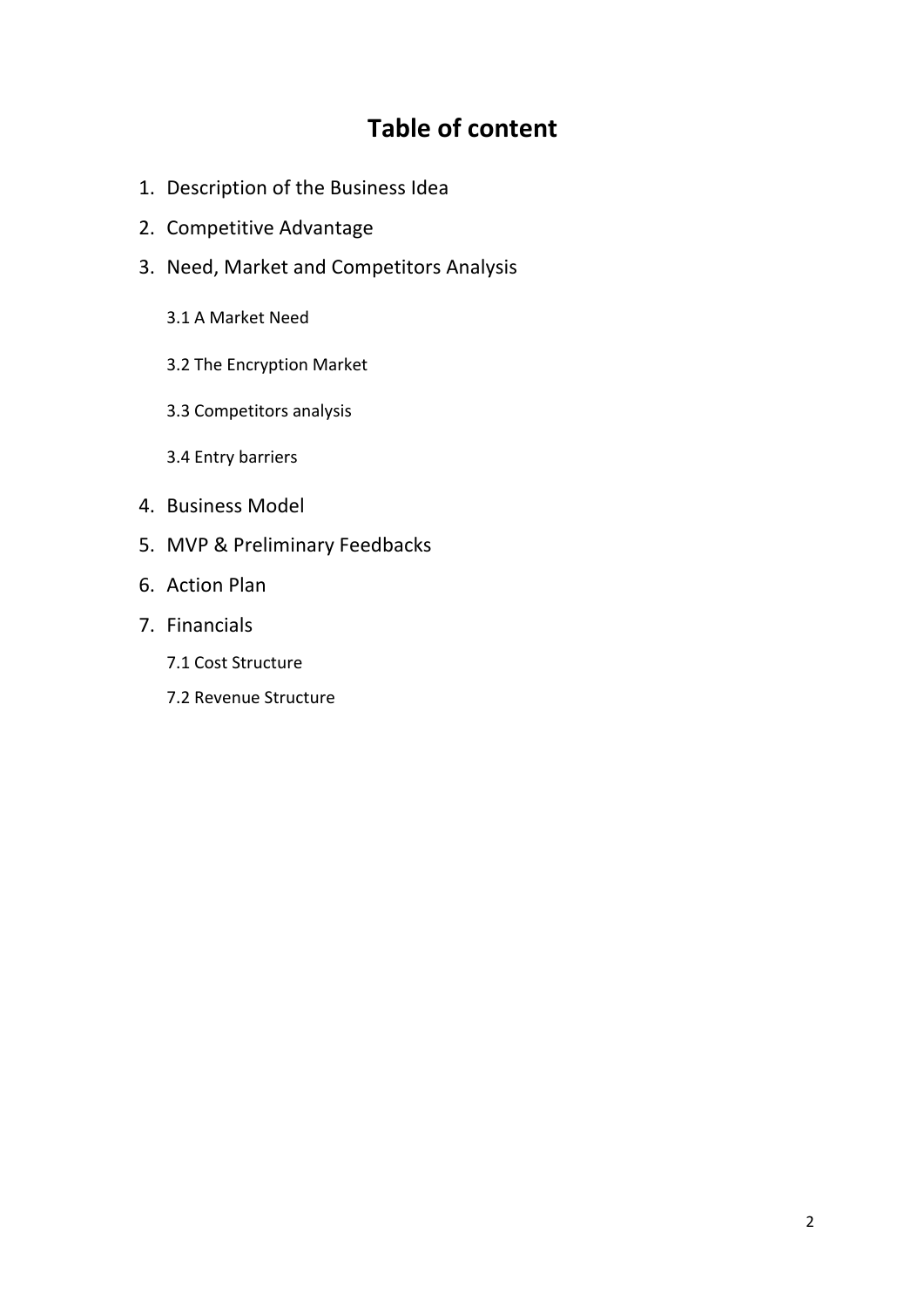## **1. Description of the Business Idea**

Private data is getting increasingly important in our everyday life. As data collection levels are reaching new heights and information is the key to power, also data breaches and theft are on the rise.

Bio-Graphy introduces a new encryption process to offer corporations, governments and defense departments the kind of data security that is needed to prevent these damaging actions from happening. Thus, it protects an entity's most confidential data. It augments the trust of its clients by safely securing their most valuable information and at the same time reducing anticipated cost due to weak data/information protection.

Our **Vision** is to become an internationally competitive and acknowledged new encryption standard for file and folder encryption.

The, to our knowledge, worldwide new symmetric encryption process is called PBE (Protein Based Encryption). In a first step, every letter of the alphabet, numbers and symbols are matched with a specific (artificial) amino acid. For the encryption of a plaintext (message or other data), the "translated" amino acids will build a chain which then can be virtually folded through a computational process into a 3D tertiary protein structure. The folded protein, containing our encrypted information, can be sent to any receiver or be stored in an internal database. Additionally, this process also allows our method to go one step further, since multiple tertiary structures can be combined in one larger quaternary structure. This can be elaborated through an example: a company encrypts a vital business report through our process into a quaternary structure, containing multiple tertiary structures. Each of these tertiary structures contain a specific folder filled with information relating to specific aspects of the business. Storing this information in a quaternary structure allows the company to grant specific employees access to individual parts of the report, keeping the other parts of the report encrypted and safe from exposure.

By unfolding the protein via a process, similar to "Rosetta", the original chain of amino acids will be derived and can be translated back into the original plaintext. This is the **basic idea**. In order to perform the process more efficiently, a protein will not be folded every time in a completely new way but the folding will be partially matched with some "base-proteins", located in a database. This matching process allows to fold different parts of the amino acid chain in a similar way as the matched "base-proteins" are folded. To unfold the virtual